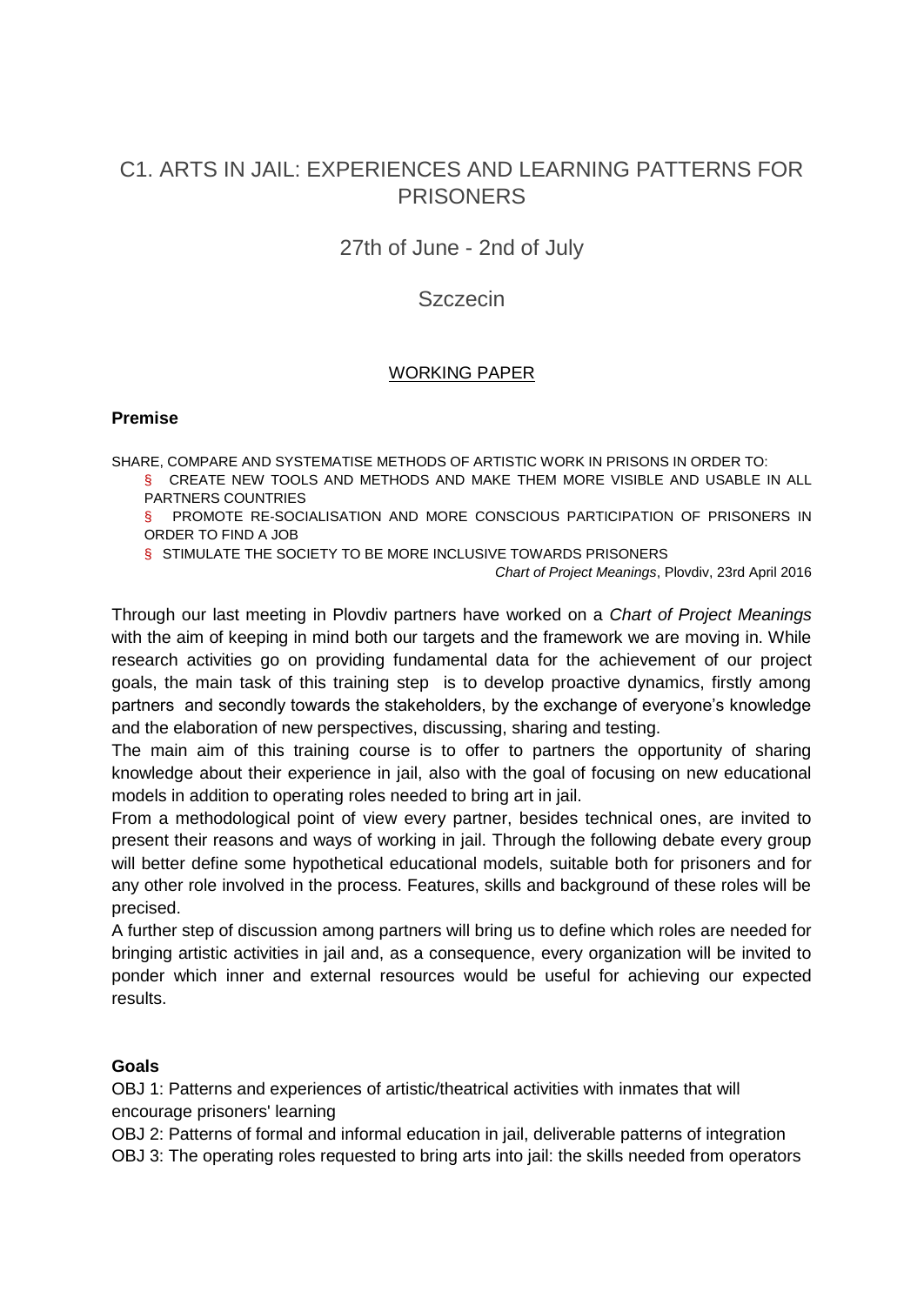### **Expected results**

- 1. An improvement in relational dynamics and synergies within the group
- 2. A better understanding of the project
- 3. An enhancement of everyone's knowledges about artistic and theatrical activities which are suitable for the jail framework.
- 4. An analysis and understanding of educational models which are useful for delivering concrete actions
- 5. Identification of the operating figures required to implement interventions
- 6. A redefinition of educational path

## **Programme**

| <b>Monday 27</b>                                                                                                                                                                                  | <b>Tuesday 28</b>                                                                                                                                                                  | Wednesday<br>29                                                                                                                                                                                             | Thursday 30                                                                                                                                                                                                           | Friday 1                                                                                                                                                                                                                                                                      | <b>Saturday 2</b>                                                                                                                                                                                                              |
|---------------------------------------------------------------------------------------------------------------------------------------------------------------------------------------------------|------------------------------------------------------------------------------------------------------------------------------------------------------------------------------------|-------------------------------------------------------------------------------------------------------------------------------------------------------------------------------------------------------------|-----------------------------------------------------------------------------------------------------------------------------------------------------------------------------------------------------------------------|-------------------------------------------------------------------------------------------------------------------------------------------------------------------------------------------------------------------------------------------------------------------------------|--------------------------------------------------------------------------------------------------------------------------------------------------------------------------------------------------------------------------------|
| <b>WELCOMING</b><br><b>EDUCATIONAL</b><br><b>AGREEMENT:</b><br>- Course<br>planning<br>- Participants'<br>expectations,<br>- Course rules<br><b>GROUP</b><br><b>BUILDING</b><br><b>ACTIVITIES</b> | OBJ <sub>1</sub><br>EUROSUCCES<br>- Introduction<br>- Social games<br>- Feed back<br><b>ASTURIA:</b><br>- Presentation<br>model<br>- Workshop<br>- Debriefing                      | OBJ <sub>1</sub><br><b>STUDY VISIT</b><br>IN ARESZT<br><b>ŚLEDCZY</b><br><b>SZCZECIN</b><br>(custody)<br><b>COLLEGIUM</b><br><b>BALTICUM</b><br>- Workshop:<br>Theatre in<br>Prison                         | OBJ <sub>1</sub><br>ARCI:<br>- Introduction/<br>presentation<br>model<br>- Workshop<br>- Debriefing<br><b>MARKET FOR</b><br><b>IDEAS</b><br>- Preparation of<br>the stands<br>- Exchange of<br>proposals and<br>ideas | OBJ <sub>2</sub><br>Lecture on<br>"Resocialization<br>pedagogy<br>demanding<br>creation and<br>development"<br><b>EDUCATIONAL</b><br><b>PLANNING</b><br>Working groups,<br>sharing step,<br>synthesis<br>- Who are our<br>recipients?<br>- What are we<br>precisely offering? | PROGRESS OF<br><b>RESEARCH</b><br>Presentation C2<br>(Obj 1 and 2)<br><b>DISCUSSION</b><br>ON REMAINING<br><b>TRAINING</b><br>STEPS (C2 and<br>C3 in particular)<br><b>CONCLUSIONs</b><br><b>TRAINING</b><br><b>EVALUATION</b> |
| OBJ <sub>1</sub><br>UPSDA:<br>- Introduction<br>- Motivation to<br>change<br>- Stress<br>management<br>and conflict<br>resolution                                                                 | OBJ <sub>1</sub><br><b>THEATRE</b><br>DELL'ORTICA:<br>- Introduction<br>- TO methods<br>- Workshop:<br>autobiographical<br>techniques<br>- Workshop:<br>median object<br>technique | OBJ <sub>1</sub><br>AUFBRUCH:<br>- Introduction:<br>history<br>- Workshop<br>- Conclusion<br>IZMIR:<br>- Vision<br>- presentation<br>of artistic and<br>theatrical<br>activities in<br>prisons in<br>Turkey | OBJ <sub>2</sub><br><b>EDUCATIONAL</b><br>MODELS:<br>- Working groups<br>- Sharing step<br>- Synthesis on<br>patterns of<br>formal and<br>informal<br>education in<br>jail                                            | OBJ3<br><b>IDENTIFICATION</b><br>OF NEEDED<br><b>OPERATING</b><br><b>ROLES</b><br>Working group<br>profiles<br>skills<br>Educational<br>proposal                                                                                                                              |                                                                                                                                                                                                                                |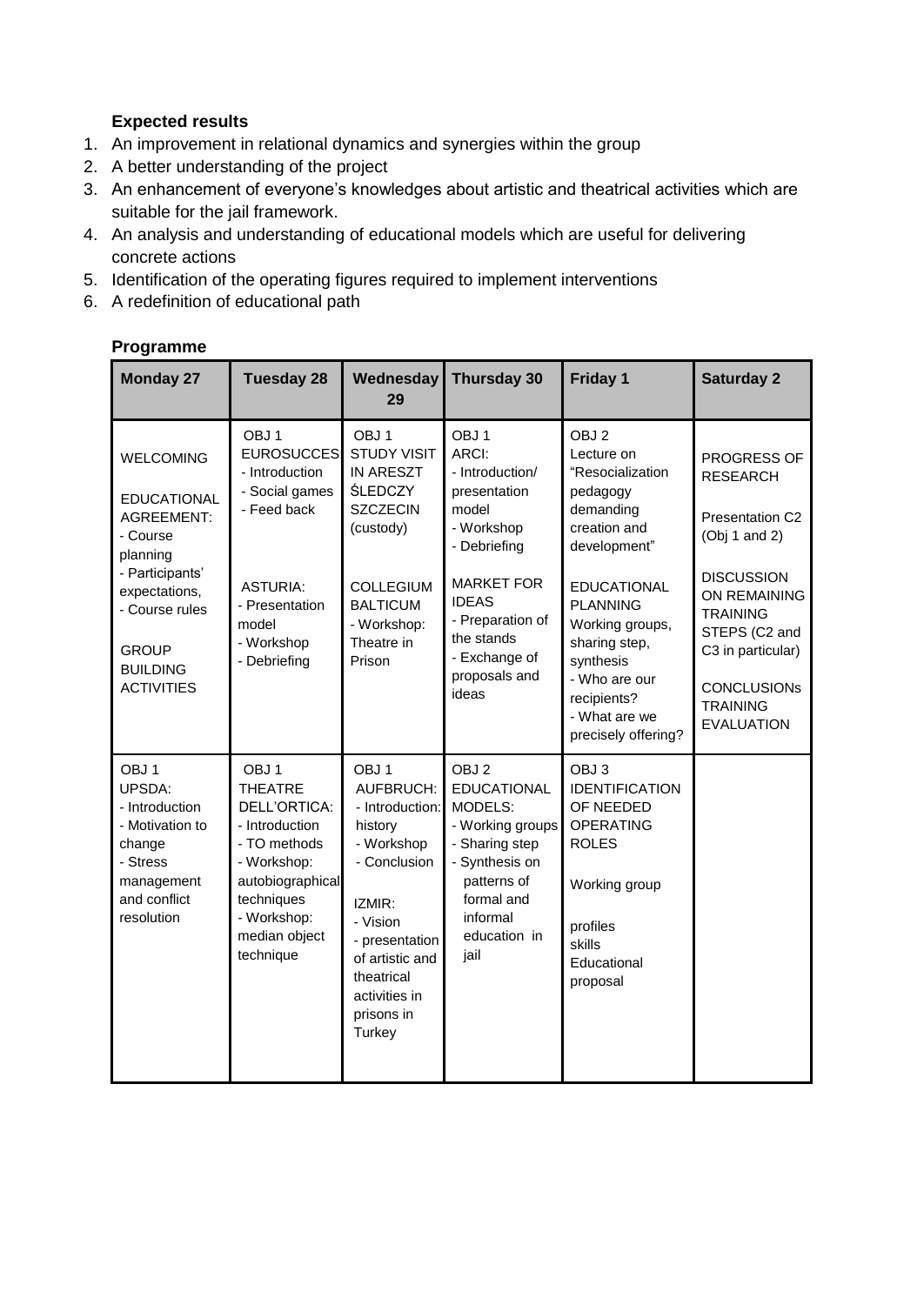# **DETAILED SCHEDULE**

| <b>Timing</b>            | <b>Title</b>                                                                                  | <b>Objectives</b>                                                                                                           | <b>Planned activities</b>                                                                                                    | <b>Expected results</b>                                                                                                                                        | <b>Trainers</b>                            |  |
|--------------------------|-----------------------------------------------------------------------------------------------|-----------------------------------------------------------------------------------------------------------------------------|------------------------------------------------------------------------------------------------------------------------------|----------------------------------------------------------------------------------------------------------------------------------------------------------------|--------------------------------------------|--|
| <b>Monday 27th June</b>  |                                                                                               |                                                                                                                             |                                                                                                                              |                                                                                                                                                                |                                            |  |
| From<br>9.00 to<br>10.30 | <b>TRAINING</b><br>AGREEMEN<br>т                                                              | • Construction<br>of the training<br>agreement                                                                              | • Course presentation<br><b>Entering</b><br>questionnaire<br>· Partecipants'<br>expectations<br>• Course roules              | 1. Understanding of<br>the activities and<br>objectives<br>2. Sharing of<br>expectations and<br>commitment of each<br>participant                              | Collegim<br><b>Balticum</b><br><b>EFA</b>  |  |
| break                    |                                                                                               |                                                                                                                             |                                                                                                                              |                                                                                                                                                                |                                            |  |
| From 10.45<br>to 12.30   | <b>GROUP</b><br><b>BUILDING</b><br><b>ACTIVITIES</b>                                          | • Training<br>group<br>building<br>• Knowledge of<br>partecipants<br>• Effective<br>interaction<br>and<br>communicatio<br>n | • Learning our names<br>• Activities for an<br>effective interaction<br>and communication                                    | 1. Warm up group<br>climate<br>2. Better participants'<br>names knowledge<br>3. Development of<br>communication and<br>interaction skills                      | Collegium<br><b>Balticum</b><br><b>EFA</b> |  |
| lunch                    |                                                                                               |                                                                                                                             |                                                                                                                              |                                                                                                                                                                |                                            |  |
| From 14.00<br>to 15.30   | <b>MOTIVATIO</b><br>N <sub>TO</sub><br><b>CHANGE</b>                                          | · Improve<br>partecipants<br>motivation to<br>change                                                                        | · Individual exercise<br>with drawing<br>• The ship of change<br>simulating game                                             | 1. Awareness of the<br>ambivalence to<br>change<br>2. Contemplation for<br>change                                                                              | <b>UPSDA</b>                               |  |
| break                    |                                                                                               |                                                                                                                             |                                                                                                                              |                                                                                                                                                                |                                            |  |
| From 15.40<br>to 17.00   | <b>STRESS</b><br><b>MANAGEM</b><br><b>ENT AND</b><br><b>CONFLICT</b><br><b>RESOLUTIO</b><br>N | · Improve<br>people skills<br>management<br>and conflict<br>resolution                                                      | • Role play and<br>abservations<br>• Laughter yoga and<br>relaxation exercise                                                | 1. Identification<br>stressful situations in<br>participants life<br>2. Practise stress<br>management skills<br>3. Learning on conflicts<br>resolution         | <b>UPSDA</b>                               |  |
| <b>Tuesday 28th June</b> |                                                                                               |                                                                                                                             |                                                                                                                              |                                                                                                                                                                |                                            |  |
| From 9.00<br>to 10.30    | A NEW WAY<br><b>TO SOCIAL</b><br><b>SKILLS</b>                                                | · Development<br>of social skills                                                                                           | • Brief introduction of<br>the activities<br>• Memory games<br>$\blacksquare$ Past - present - future<br>• Six thinking hats | 1. Providing trainees<br>with valuable tools<br>and ideas to<br>enhance and<br>develop social skills<br>of the prisioners for<br>successful re-<br>integration | <b>EUROSuc</b><br>cess                     |  |
| break                    |                                                                                               |                                                                                                                             |                                                                                                                              |                                                                                                                                                                |                                            |  |
| From 10.45<br>to 12.30   | LITTLE<br>STORIES,<br><b>GREAT</b><br><b>HOPES</b>                                            | · Predisposing<br>autobiographic<br>al activity<br>inside prisons                                                           | • Brief presentation of<br>Little Stories material<br>• Workshop on the use<br>of the material for<br>teachers               | 1. Creating space for<br>reflection about<br>specific topics<br>2. Strengthening<br>identity and self-<br>esteem<br>3. Encouraging and<br>motivating           | Asturia                                    |  |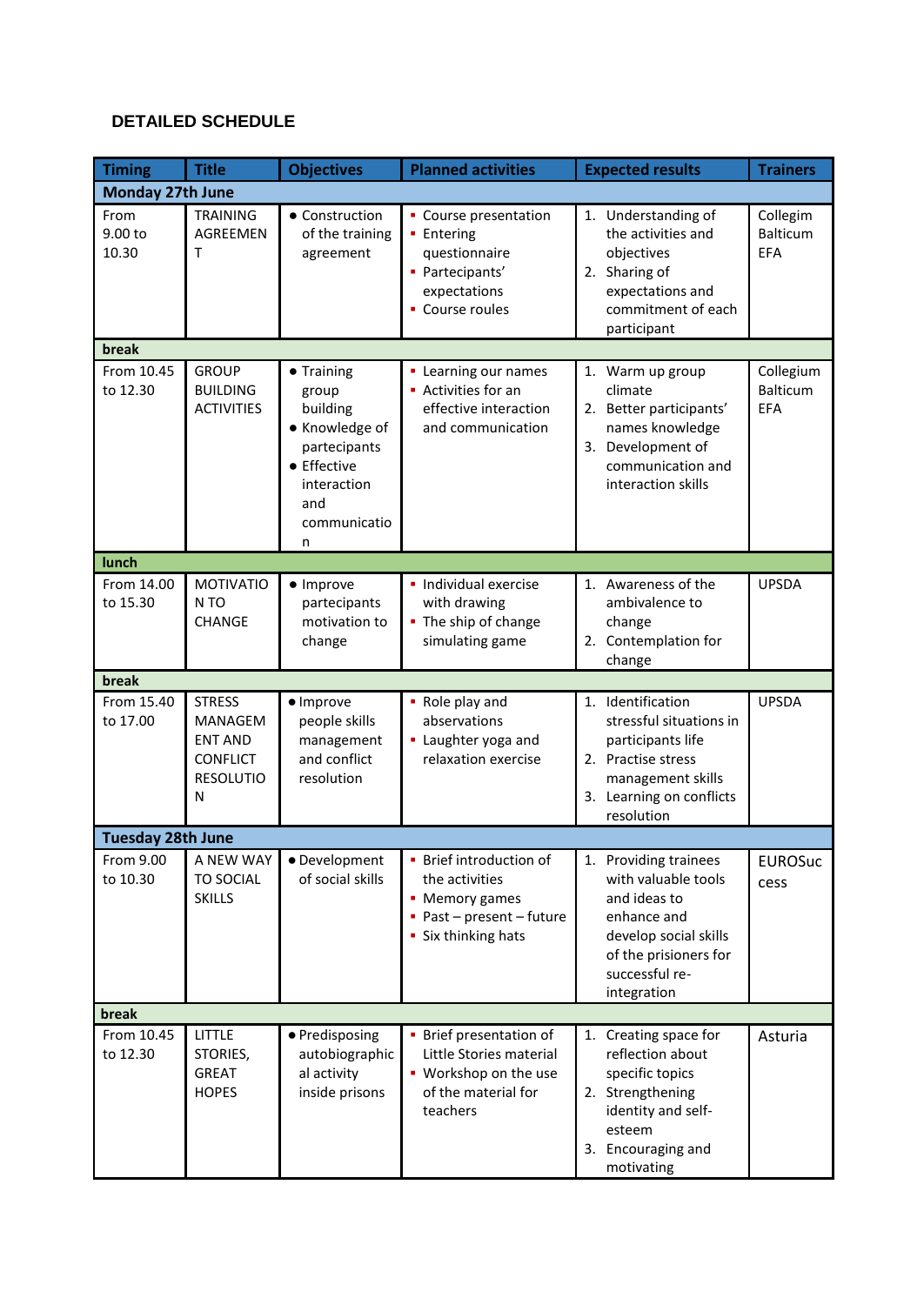| lunch                      |                                                                                          |                                                                                                                                    |                                                                                                                                                                               |          |                                                                                                                                                                                                                                                                                     |                              |
|----------------------------|------------------------------------------------------------------------------------------|------------------------------------------------------------------------------------------------------------------------------------|-------------------------------------------------------------------------------------------------------------------------------------------------------------------------------|----------|-------------------------------------------------------------------------------------------------------------------------------------------------------------------------------------------------------------------------------------------------------------------------------------|------------------------------|
| From 14.00<br>to 15.30     | <b>THEATRE</b><br><b>DELL'ORTICA</b><br><b>METHODOLO</b><br><b>GIES</b>                  | · Overview of<br>TO work<br>· Dissemination<br>of informations<br>through<br>passage of<br>techniques                              | • Brief introduction of<br>TO activities<br>• Lecture about TO<br>methods<br>• Feed back                                                                                      |          | 4. Promote the<br>cohesion of the<br>working group<br>5. Facilitate the<br>involvement of each<br>partner                                                                                                                                                                           | Theatre<br>dell'Ortica       |
| break                      |                                                                                          |                                                                                                                                    |                                                                                                                                                                               |          |                                                                                                                                                                                                                                                                                     |                              |
| From 15.40<br>to 17.00     | <b>WORSHOPS</b><br>ON<br><b>AUTOBIOGRA</b><br>PHICAL TECH.<br>AND MEDIAN<br>OBJECT TECH. | · Investigate the<br>autobiographi<br>cal and median<br>object<br>techinques                                                       | <b>Experiential workshop</b><br>with autobiographical<br>techniques<br><b>Experiential workshop</b><br>with the median<br>object                                              | 1.       | Train the partners to<br>know how to use<br>autobiographical and<br>theatre techniques                                                                                                                                                                                              | Theatre<br>dell'Ortica       |
| <b>Wednesday 29th June</b> |                                                                                          |                                                                                                                                    |                                                                                                                                                                               |          |                                                                                                                                                                                                                                                                                     |                              |
| From 9.00<br>to 11.00      | <b>STUDY VISIT</b><br><b>IN ARESZT</b><br><b>ŚLEDCZY</b><br><b>SZCZECIN</b><br>(custody) | • To make<br>partners<br>familiar with<br>the reality in<br>Poland by<br>presenting the<br>place where<br>operators are<br>working | • Visit of the custody<br>• Visit of the<br>Departement of<br>Forensic psychiatry<br>(where occupational<br>therapy takes place)<br>• Visit of Diagnostic<br>Center           |          | 1. Familiarity with<br>Poland's prisons<br>reality                                                                                                                                                                                                                                  | Collegium<br><b>Balticum</b> |
| From 11.15<br>to 12.30     | <b>WORKSHOP:</b><br>THEATRE IN<br><b>PRISON</b>                                          | · How to work<br>with people at<br>risk of social<br>exclusion by<br>theatrical<br>resocialization                                 | • Theatrical<br>resocialization; case<br>study                                                                                                                                | 1.       | Theory and practical<br>tools to work with<br>people at risk of<br>social exclusion                                                                                                                                                                                                 | Collegium<br>Balticum        |
| lunch                      |                                                                                          |                                                                                                                                    |                                                                                                                                                                               |          |                                                                                                                                                                                                                                                                                     |                              |
| From 14.00<br>to 15.30     | <b>THEATRE</b><br>PROJECTS IN<br><b>PRISONS</b>                                          | • Overview of<br>the theatre<br>work of<br>aufBruch in<br>prisons and the<br>outside<br>projects                                   | • Introduction: history<br>and basic informations<br>· Workshop: structure<br>and steps of a theatre<br>project in prison<br>Conclusion: video                                | 2.<br>4. | 1. Overview about<br>possibilities and<br>difficulties of theatre<br>work in prison<br>knowledge of<br>problems with<br>prisons and inmates<br>3. motivation strategies<br>knowledge of<br>exemplaric model of<br>theatre projects in<br>prisons and German<br>certification system | aufBruch                     |
| break                      |                                                                                          |                                                                                                                                    |                                                                                                                                                                               |          |                                                                                                                                                                                                                                                                                     |                              |
| From 15.45<br>to 17.00     | <b>ARTISTIC AND</b><br>THEATRICAL<br><b>ACTIVITIES IN</b><br>PRISONS IN<br><b>TURKEY</b> | ● Presenting<br>artistic and<br>theatrical<br>activities in<br>prisons in<br>Turkey                                                | • Republic of Turkey<br>Government's vision<br>• Artistic and theatrical<br>activities in Turkey<br>• Drama activities in<br>working group for<br>rehabilitating<br>offenders |          | 1. Presenting and<br>sharing good<br>examples about<br>artistic activities in<br>prison in Turkey                                                                                                                                                                                   | Izmir<br>Valiliği            |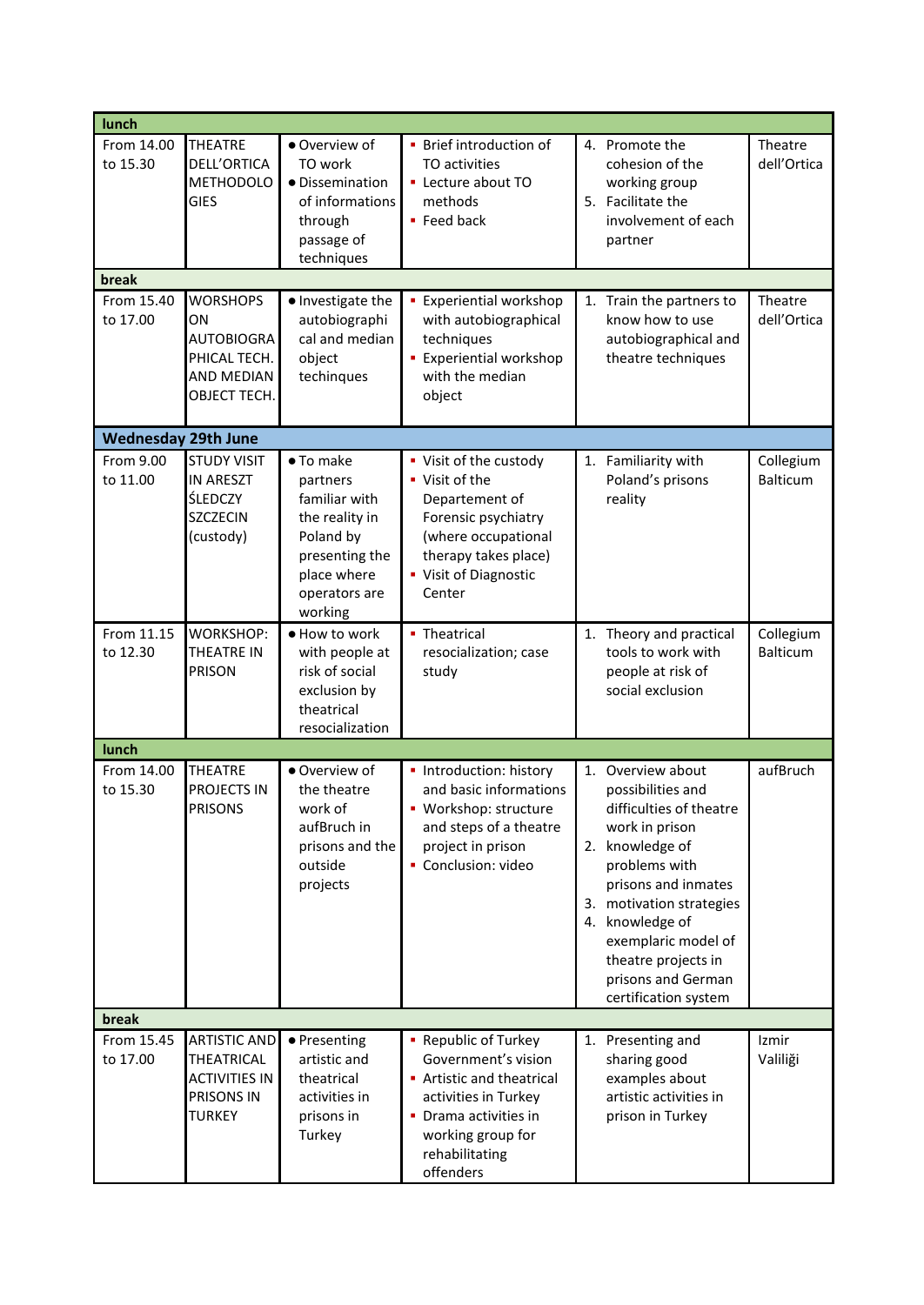| <b>Thursday 30th June</b> |                                                                                                                                                       |                                                                                                                                                                                                                                                                                          |                                                                                                                                                     |                                                                                                                                                                                                                                                                                                                                                                                                                                                                 |  |  |
|---------------------------|-------------------------------------------------------------------------------------------------------------------------------------------------------|------------------------------------------------------------------------------------------------------------------------------------------------------------------------------------------------------------------------------------------------------------------------------------------|-----------------------------------------------------------------------------------------------------------------------------------------------------|-----------------------------------------------------------------------------------------------------------------------------------------------------------------------------------------------------------------------------------------------------------------------------------------------------------------------------------------------------------------------------------------------------------------------------------------------------------------|--|--|
| From 9.00<br>to 10.30     | <b>BUILDING</b><br><b>BRIDGES</b>                                                                                                                     | · Understanding<br>of our project<br>and philosophy<br>and compare<br>the italian<br>prison reality<br>with other<br>partners                                                                                                                                                            | • Introduction<br>• Presentation of our<br>activities<br>• Workshop about<br>parenthood in jail<br>• Discussion                                     | <b>ARCI</b><br>1.<br>Knowing Arci's<br>philosophy acting in<br>prison<br>Assimilate of italian<br>2.<br>prison reality and<br>knowing of<br>potentiality of<br>parenthood studio.<br>Reinforce the<br>3.<br>network between<br>partners                                                                                                                                                                                                                         |  |  |
| break                     |                                                                                                                                                       |                                                                                                                                                                                                                                                                                          |                                                                                                                                                     |                                                                                                                                                                                                                                                                                                                                                                                                                                                                 |  |  |
| From 10.45<br>to 12.30    | <b>MARKET FOR</b><br><b>IDEAS</b>                                                                                                                     | • Focusing<br>concepts and<br>tools<br>• Exchange ideas                                                                                                                                                                                                                                  | • Preparation of the<br>market: stands of<br>ideas and instruments<br><b>Exchange of proposals</b><br>and ideas                                     | Collegium<br>1.<br><b>Better</b><br>Balticum<br>understanding of<br>each other<br>EFA<br>methodology<br>Enrich and<br>2.<br>strengthen its<br>methodology                                                                                                                                                                                                                                                                                                       |  |  |
| lunch                     |                                                                                                                                                       |                                                                                                                                                                                                                                                                                          |                                                                                                                                                     |                                                                                                                                                                                                                                                                                                                                                                                                                                                                 |  |  |
| From 14.00<br>to 17.00    | <b>EDUCATIONA</b><br>L MODELS                                                                                                                         | • Analysis and<br>understanding<br>of educational<br>models which<br>are useful for<br>delivering<br>concrete<br>actions                                                                                                                                                                 | • Working groups to<br>produce educational<br>models that fits with<br>inmates training for<br>artistic activities<br>• Sharing step<br>• Synthesis | 1. Definition of<br>All the<br>educational models<br>partners                                                                                                                                                                                                                                                                                                                                                                                                   |  |  |
| <b>Friday 1st July</b>    |                                                                                                                                                       |                                                                                                                                                                                                                                                                                          |                                                                                                                                                     |                                                                                                                                                                                                                                                                                                                                                                                                                                                                 |  |  |
| From 9.00<br>to 10.30     | PATTERNS OF<br><b>FORMAL AND</b><br><b>INFORMAL</b><br>EDUCATION:<br>Resocializatio<br>n pedagogy<br>(RP)<br>demanding<br>creation and<br>development | • Presentation of<br>the concepts of<br>the RP<br>· Knowledge<br>about methods<br>and techniques<br>of creative<br>resocialization<br>• Definition of the<br>modern<br>resocialization<br>pedagogue<br>profile<br>• Assumptions of<br>the Method of<br>the<br>Resocialization<br>Theatre | • Lecture on<br>"RP demanding<br>creation and<br>development"                                                                                       | Collegium<br>1.<br>Differences between<br>Balticum<br>classical RP and RP<br>demanding creation<br>Myths about the<br>2.<br>resocialization reality.<br>3.<br>The idea, pillars,<br>methods, tech. of<br>creative rehabilitation.<br>The resocialization<br>4.<br>strategy<br>5.<br>Qualifications and<br>competences of<br>modern RP<br>6.<br>A concept of the<br>resocialization theatre<br>and other methods<br>sustaining the process<br>of resocialization |  |  |
| break                     |                                                                                                                                                       |                                                                                                                                                                                                                                                                                          |                                                                                                                                                     |                                                                                                                                                                                                                                                                                                                                                                                                                                                                 |  |  |
| From 10.45<br>to 12.30    | <b>EDUCATIONA</b><br><b>L PLANNING</b>                                                                                                                | • Definition of<br>educational<br>plan:<br>elements<br>syntax<br>recipients<br>contents                                                                                                                                                                                                  | • Working groups on<br>elements, syntax and<br>recipients of an<br>educational plan<br>• Sharing step<br>• synthesis                                | 1. Definition of an<br>All the<br>educational plan<br>partners                                                                                                                                                                                                                                                                                                                                                                                                  |  |  |